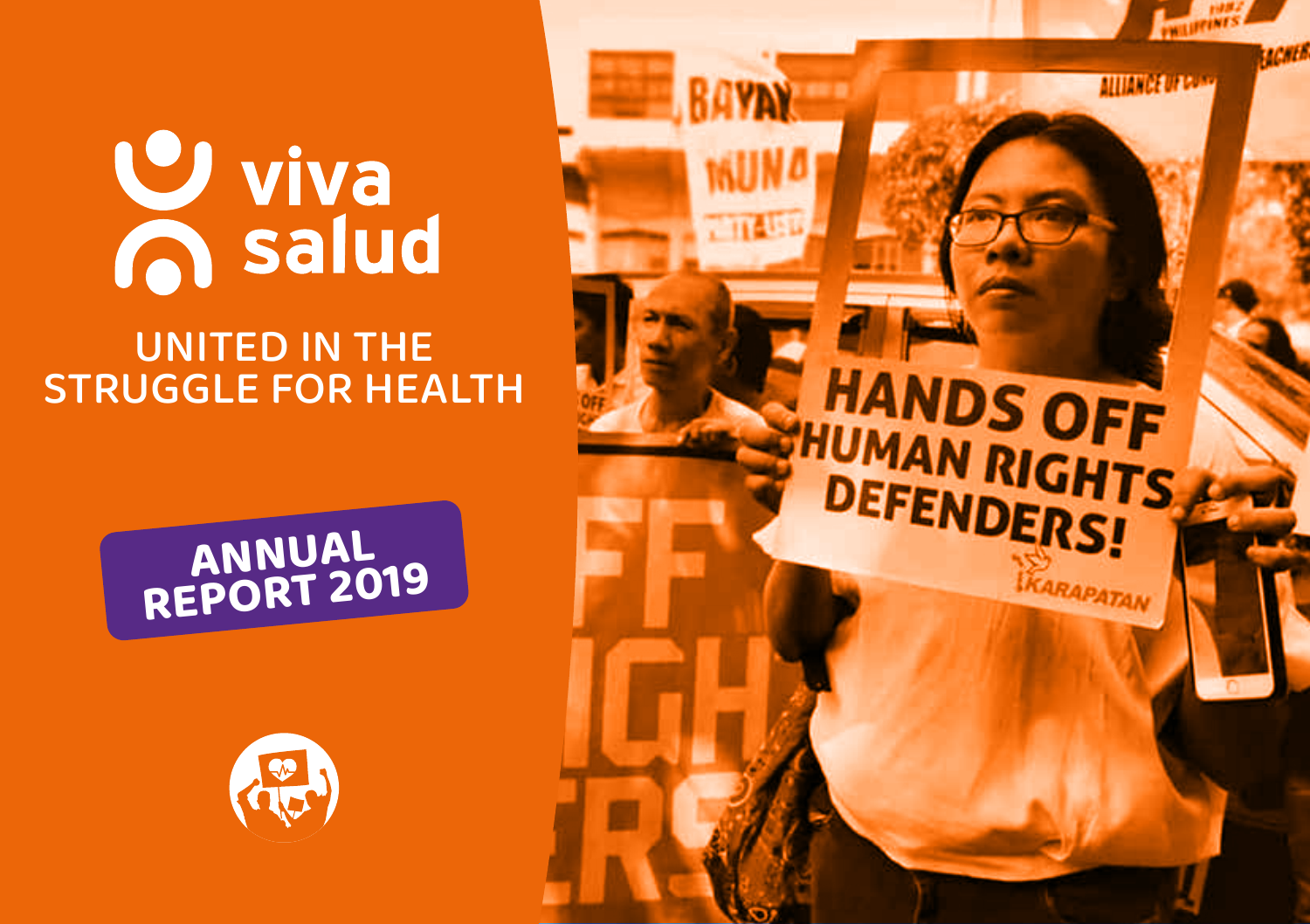#### **FIGHTING FOR STRONG PUBLIC HEALTH CARE WORLDWIDE**



**THE FOCUS IN 2019 IS ON THE IMPORTANCE OF STRONG PUBLIC HEALTH CARE, HIGHLIGHTED BY THE 'THIS IS OUR HEALTH CARE'** 



With our 'manifesto for public health care worldwide', we urged future Belgian ministers of Foreign Affairs and Development Cooperation to support the implementation of qualitative, transparent and accessible public health care services in other countries, to break the monopoly of pharmaceutical companies and to support social movements that demand the right to health. In our paper 'Why public health care is better', we went further and explained why health **CAMPAIGN. 400 MILLION PEOPLE**  care is better in the hands of the public

> Through this campaign, we are also supporting our partners in their fight for strong public health care in their countries. Our Filipino and Palestinian partners shared their experiences on how the campaigns for the right to health were conducted, while our Cuban partner met social movements in Belgium to talk to them about the Cuban approach to this issue.

sector rather than the private sector.



**HAVE NO ACCESS TO BASIC HEALTH SERVICES**



**MORE THAN 400 PEOPLE CAME TO LISTEN TO THE TALK GIVEN BY CUBAN DOCTOR AISSA NARAJO**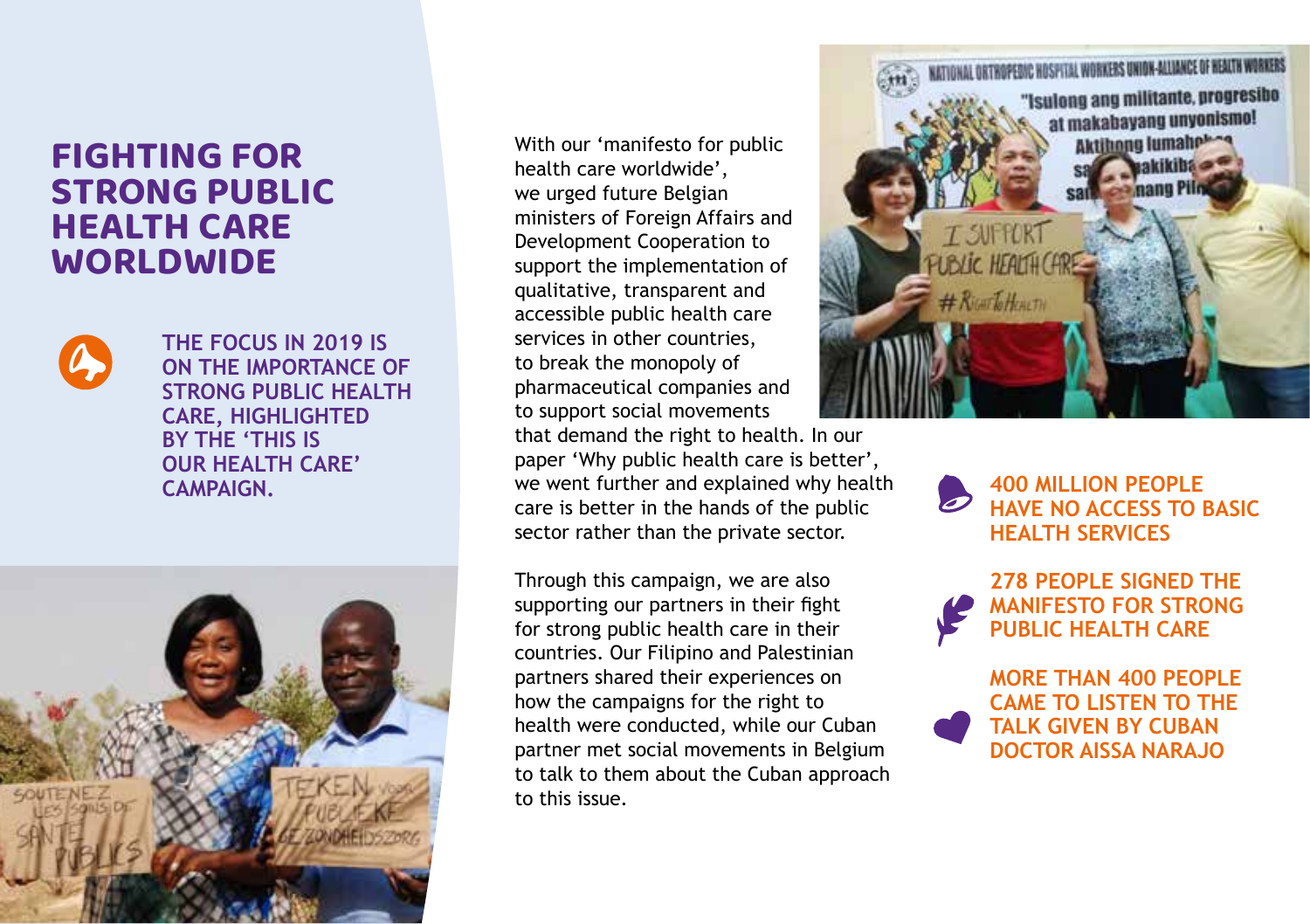#### **SOCIAL MOVEMENT FOR HEALTH: ONLY FIGHTERS WIN**

**IN 2019, SOCIAL MOVEMENTS AND HUMAN RIGHTS DEFENDERS IN NUMEROUS COUNTRIES, FIGHTING FOR BASIC RIGHTS, HAD TO FACE INCREASINGLY DIFFICULT AND EVEN INCREASINGLY DANGEROUS CONDITIONS. THIS WAS ALSO THE CASE IN SOME OF OUR PARTNER COUNTRIES.**

Health is a basic right. And yet, health and social movement workers and activists are faced with difficulties every day in order

to assert this right. They are the victims of deliberate threats whose aim is to make them surrender their fight against injustice. Attacks against social movements are also often the most serious in places where social

rights suffer the greatest violations. But people continue to take a stand and join forces for a better health situation for everyone and for a fairer society. It is only by getting organised in social movements that people can claim their rights and achieve change.



Through our 'Only Fighters Win' campaign, we are shining the spotlight on health workers and their social movements. Asrar, a

Palestinian human rights activist, came to Belgium to talk about the situation in her country. Our campaign was part of the broader 11.11.11 campaign on 'changemakers', who fight for rights worldwide.

We have campaigned for several colleagues who work in partner organisations in the South, and we have taken initiatives to exert political pressure in favour of support for social movements that demand the right to health.



**• RACHEL MARIANO, A FILIPINO HEALTH WORKER, WAS RELEASED AFTER A YEAR IN PRISON**

- **• 300 HUNDRED SOCIAL MOVEMENT ACTIVISTS GATHERED IN THE STREET FOR THE 'DEFEND THE DEFENDERS' ACTION IN ANTWERP, BRUSSELS, GHENT, SINT-NIKLAAS AND VERVIERS**
- **• HUNDREDS OF PARTICIPANTS GOT TO KNOW OUR HEALTH WORKERS AT THE MANIFIESTA FESTIVAL**
- **• UBAI AND WALEED, OUR PALESTINIAN COLLEAGUES, WERE ARRESTED**
	- **• OUR FILIPINO COLLEAGUE, CRISTINA 'TINAY' PALABAY, FROM THE HUMAN RIGHTS ORGANISATION KARAPATAN, RECEIVED THREATS**
	- **• THE FIGHT CONTINUES: OUR PARTNERS AND SOCIAL MOVEMENTS ARE STILL UNDER PRESSURE**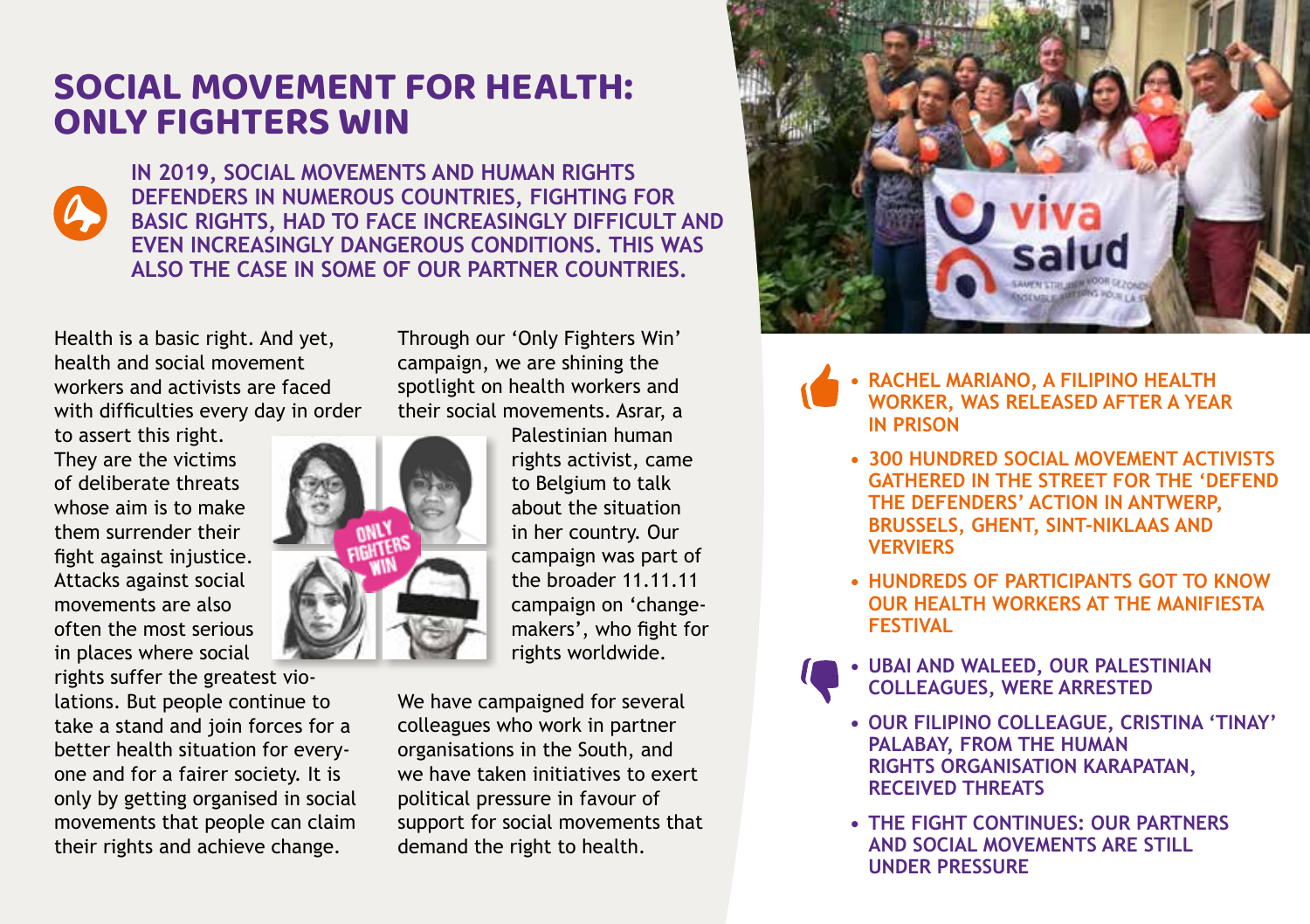#### CONGO

#### **HEALTH COMMITTEES FIGHT FOR CLEAN WATER AND AGAINST THE EBOLA VIRUS**

**PREVENTION IS BETTER THAN CURE. ALL THE MORE SO IF WE CAN'T COUNT ON A STRONG HEALTH CARE SYSTEM.**



Étoile du Sud's community health committees and CODIC's member organisations play an important role in the prevention of diseases such as malaria and Ebola. Through their cleanliness actions in popular neighbourhoods, and their actions concerning access to clean water and the importance of handwashing, they mobilise people to play an active role in defending their health and that of their community, an approach supported by the authorities.

#### **WE WANT WATER**

In Bukavu, South Kivu, the committees raised awareness in the community concerning water scarcity in different neighbourhoods. Groups of women and young people compiled a report on the lack of water and after several protests and negotiations with the national water supply company, these neighbourhoods were given access to drinking water.

#### **THE CLEAN HANDS CHALLENGE**

Access to clean water is a crucial stake in the fight against disease and the spread of viruses such as Ebola. Over the space of a month, Étoile du Sud led a wide-scale campaign in different provinces, in neighbourhoods, markets and schools, concerning the importance of washing your hands properly. In a region like North Kivu, where there was a widespread outbreak of Ebola in 2019, this hygiene ritual can be a matter of life or death.

> **PARTNERS:** Etoile du Sud (EDS) and Collectif de Développement Intégré au Congo (CODIC) **REGIONS:** Kinshasa, Katanga, North and South Kivu, Maniema, Tshopo

22.751 **people**<br>participated in initiatives for have participated in initiatives for the right to health

**42** local authority<br>present when the 'Clean Hands **Frepresentatives were** Challenge' ended in Tshopo

23 schools took part in the actions to fight Ebola<br>within the framework of the within the framework of the #cleanhandschallenge campaign



 $\ddot{\bullet}$ 

**MAMAN MASALE ANNE**  municipality of N'sele, Kinshasa

**"Thanks to the project I set up with others in my neighbourhood, all the inhabitants have access to drinking water again. Today, many people are also involved in cleanliness actions."**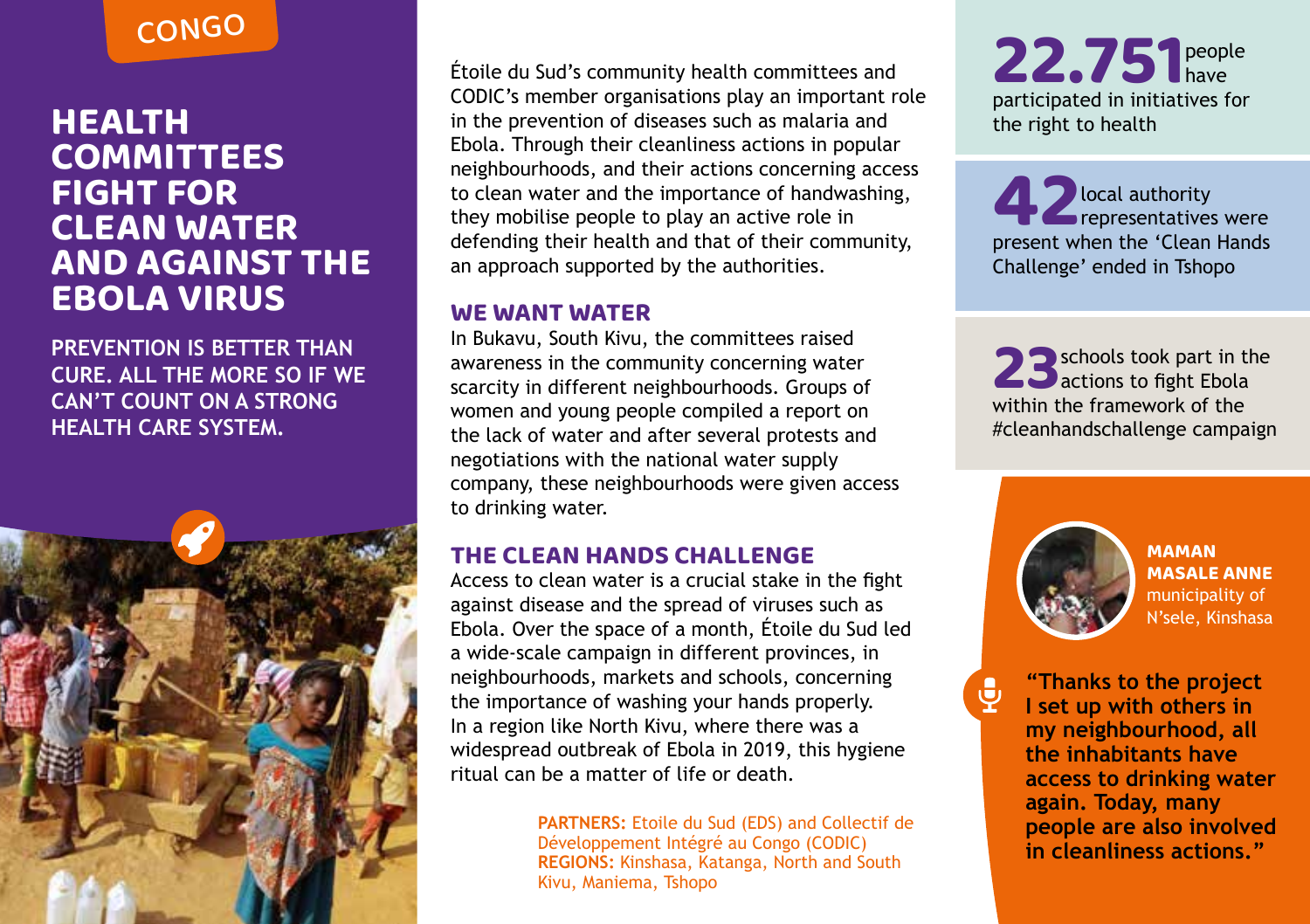# THE PHILIPPINES

#### **FIGHTING FOR PUBLIC HEALTH CARE**

**IN THE PHILIPPINES, WE WORK WITH HEALTH ORGANISATIONS, WOMEN AND CLIMATE MOVEMENTS AND THE HUMAN RIGHTS MOVEMENT. TOGETHER THEY FORM A FRONT FOR THE RIGHT TO HEALTH. WE HAVE CHOSEN TO HIGHLIGHT ONE OF THE IMPORTANT BATTLES OF 2019.**



**56** new members and rights activists were trained by CHD to campaign

**5259** organised members of CHD are active in the campaigns

**11**local and national decision-makers reacted to policy

the Philippines suffered a number of heavy blows. The government made drastic cuts in hospitals and public services at a time when the country was experiencing a new epidemic of dengue fever and, for the first time in 20 years, the return of polio. Our partners sounded the alarm.

The year appeared to get off to a good start. In February, the president passed a law on universal health care. Thanks to this law, all Filipinos are supposed to benefit from national health insurance, known as Philhealth. But the law offers no solution for chronic health problems. Major investments in prevention, infrastructure and public health services are what

In 2019, the public health care system in is needed, rather than paying for health is needed, rather than paying for health insurance that increases the profits of private commercial stakeholders who, to make matters worse, have been accused of outright fraud.

#### **COLLECTIVE ACTION**

With the help of several organisations and networks, our partners have put forward bills against the privatisation of public hospitals, for affordable medication, and for better working conditions for health workers. There is also widespread disarray among the population. Owing to various scandals, many have joined protests and created community-based committees. Together they form a growing coalition for the people's right to health.



లై

**NELENIA BALTAR**  volunteer for CHD

**"When we ask the government to ban the privatisation of public hospitals, we aren't only doing it for ourselves but also for all the poor people who don't benefit from any health care from the authorities."**

**PARTNERS:** Council for Health and Development (CHD), Gabriela, Karapatan, Climate Change Network for Community Initiatives (CCNCI) **REGIONS:** national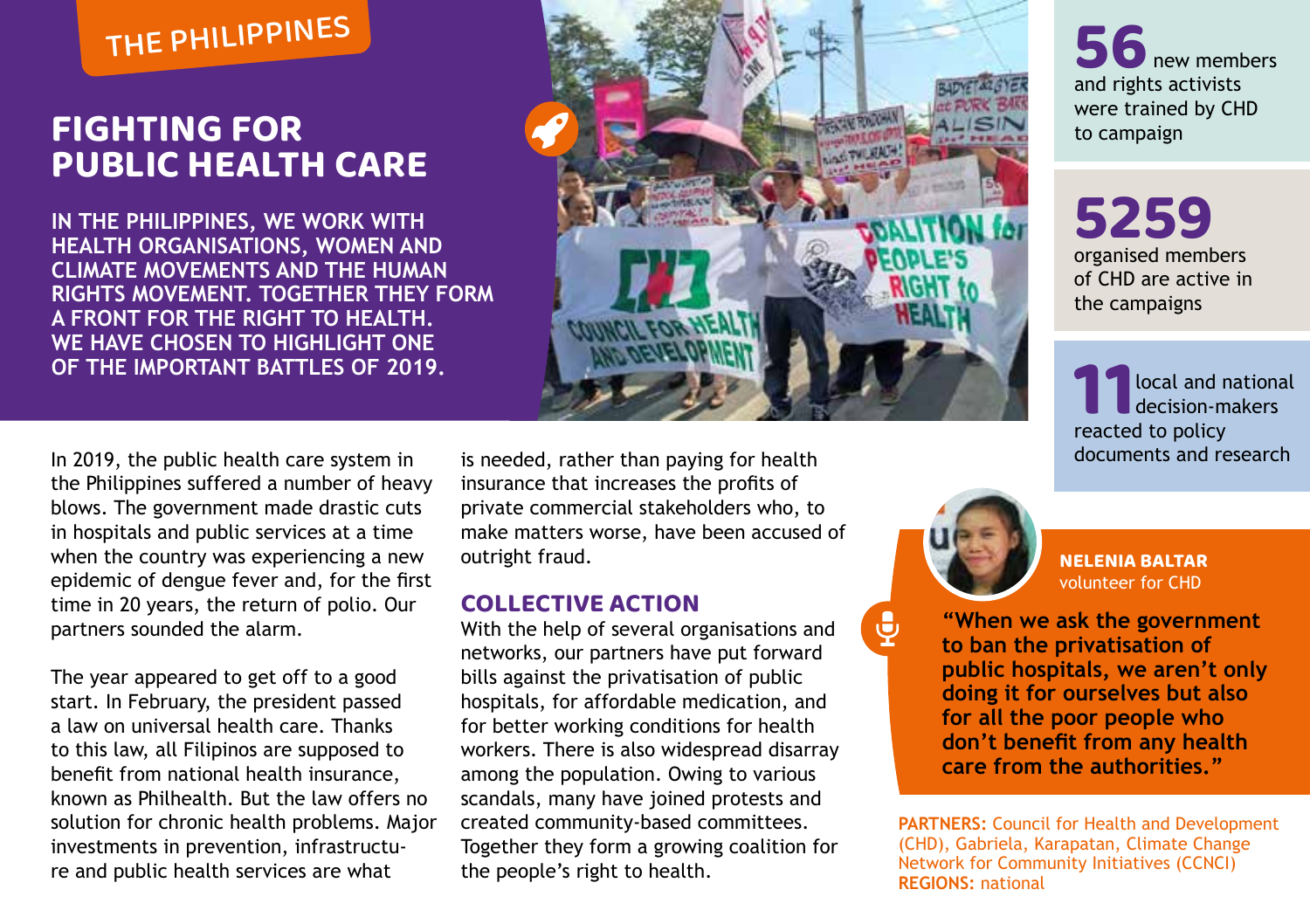# PALESTINE

#### **FIGHTING FOR HEALTH INSURANCE FOR ALL**

**IN PALESTINE WE STRENGTHEN YOUTH MOVEMENTS THAT PROMOTE THE RIGHT TO HEALTH THROUGH LOCAL ACTIONS, NATIONAL CAMPAIGNS AND NETWORKING. ONE OF THE IMPORTANT CAMPAIGNS IN 2019 WAS FOR HEALTH INSURANCE FOR ALL.**





The health situation of the Palestinians is heavily impacted by the Israeli occupation, by the physical and psychological violence and all its economic and social effects. Health care is also under pressure, especially owing to delays at checkpoints, the ban on building hospitals in certain regions or the difficulty of importing medication and essential medical supplies. Hence, many Palestinians rely on Israeli health care but can't always acquire permission to travel.

#### **NATIONAL SURVEY**

That said, the Palestinian Authorities can also do something to improve the health system. This is why our Palestinian partners organised a massive survey on national health insurance. They wanted to know if it met international standards and to what extent Palestinians are satisfied with this insurance and public health care. Bisan, one of our local partners, focused especially on young people, through group discussions in five towns in the West Bank. Hence, they are taking the initiative by creating a bridge between the population and the authorities through actions within local communities and initiatives such as this national survey.

**4 PARTNERS REGIONS:** the West Bank, Jerusalem, Gaza

**86** youth movements<br>in local campaigns in order to **p** played an active role improve the health situation within their community

**60 %** of Palestinians<br>national health insurance but ha benefit from national health insurance but half of them find it too expensive

More than **50%** of people benefiting from this insurance go to private hospitals and 75% go to private doctors even if this is more expensive

#### **A STUDENT** who participated in this survey

 $\ddot{\mathbf{\Psi}}$ 

**"I didn't realise the importance of a public health care system and the importance of fighting for it. I didn't know that our health care system allowed companies to play with our lives and our health."**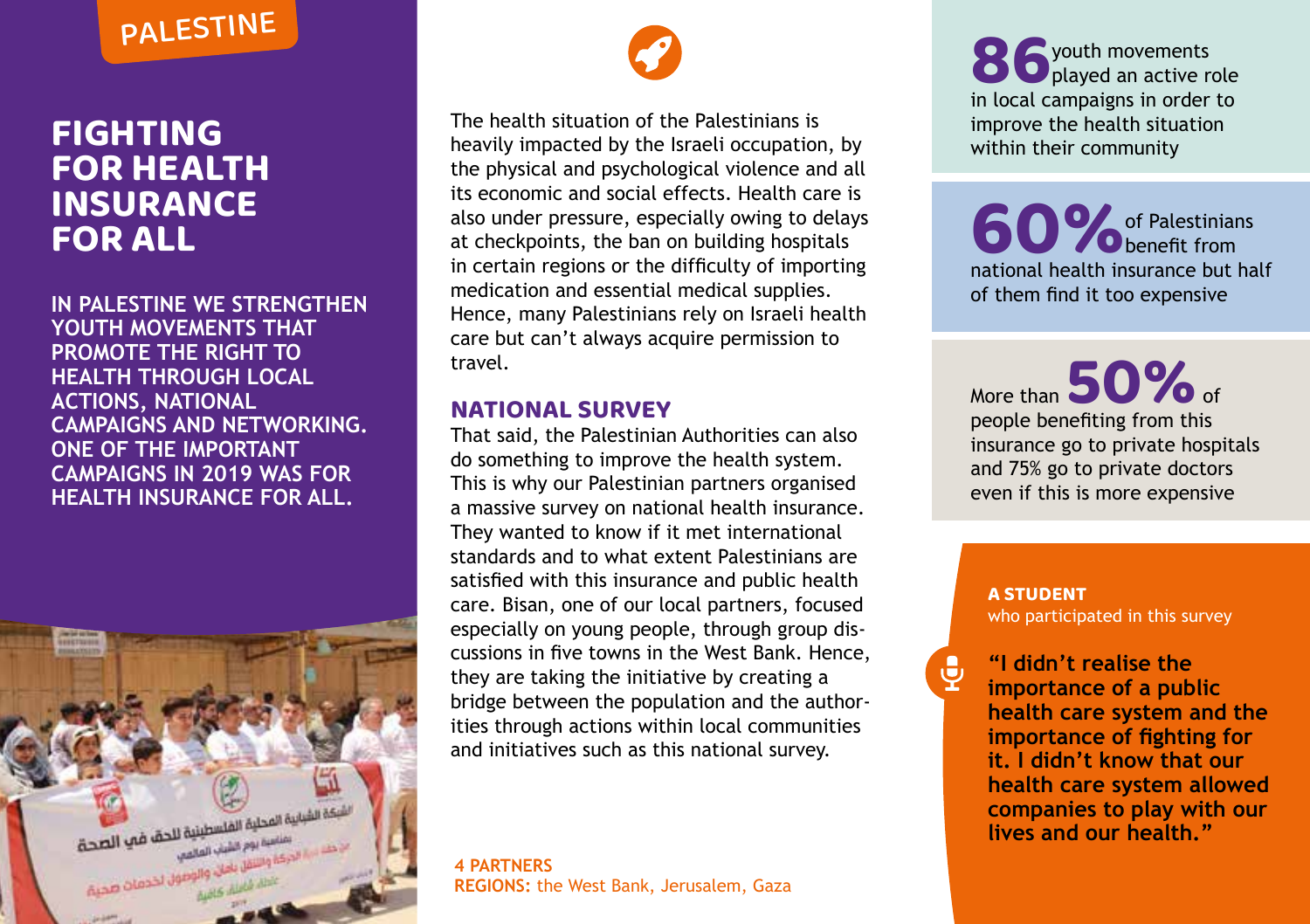#### CUBA

#### **ACTING TOGETHER AGAINST THE EFFECTS OF CLIMATE CHANGE**

**CUBA IS MORE EXPOSED TO CLIMATE CHANGE THAN OTHER COUNTRIES. THIS IS WHY THE CUBAN AUTHORITIES HAVE SET UP A PLAN TO FIGHT CLIMATE CHANGE, CALLED 'TAREA VIDA', WHICH MEANS 'PLAN FOR LIFE'.**



මූ

Our local partner, Centro Felix Varela, plays an active role in this programme. It develops the means to involve the population and raise awareness about the risks of global warming, and to increase their general knowledge on the subject. This is done through 'Green Mapping', a unique method by which the inhabitants themselves map the natural resources within their living environment.

In 2019, with the help of Cubanismo.be, we sold chocolate eggs during our annual Easter campaign, for the benefit of a project to replant mangroves by volunteer groups in Cuba. More than 100 coastal communities are right on the front line if a cyclone hits. If this happens, they will have to move elsewhere. The mangroves allow them to better protect themselves against the severe impact of cyclones.

**ALIUSKA BLANKO**  volunteer at Centro Felix Varela

**"We managed to restore this mangrove, which is a precious ecosystem, through environmental rehabilitation actions in El Rincón. This is the work of an entire community, coordinated by the Centro Felix Varela."**

**14 335** euro<br>during our Easter campaign<br>**122** must be moved collected during our Easter campaign

**1.3** metres a year: this is how far<br>Cuban south coast due to rising sea levels. the water penetrates inland to the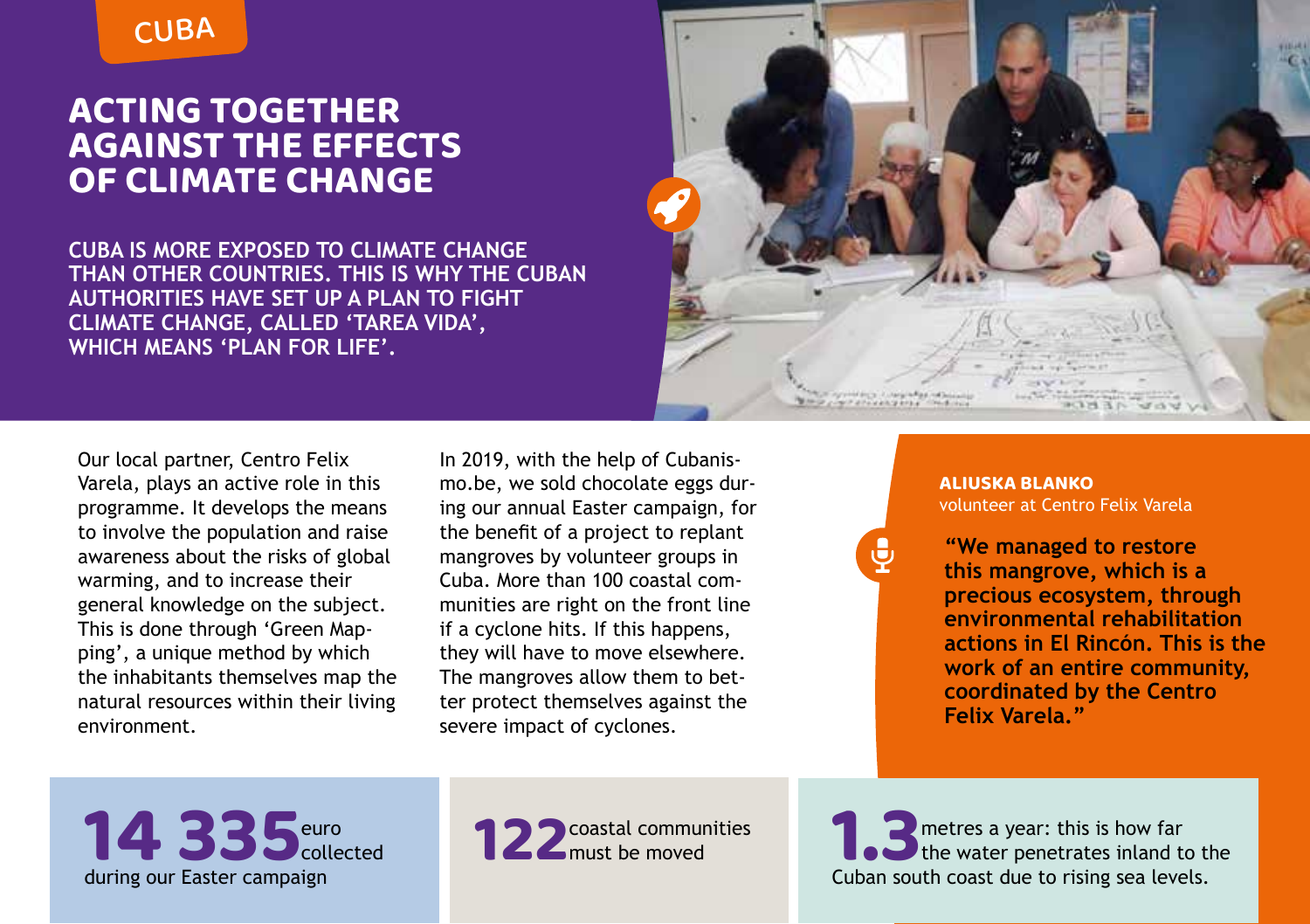# INTERNATIONAL

#### **FROM EXPERIENCE TO KNOWLEDGE: A PARTICIPATORY SURVEY**

**ON AN INTERNATIONAL LEVEL, WE ARE STRENGTHENING THE RIGHT TO HEALTH MOVEMENT THROUGH OUR CONTRIBUTION TO THE PEOPLE'S HEALTH MOVEMENT. WE SUPPORT THEIR RESEARCH, PUBLICATIONS AND TRAINING. IN 2019, WE WERE PROUD TO PUBLISH THE RESULTS OF A STUDY CONDUCTED OVER FOUR YEARS.**





What is there in common between the occupation of a hospital in Colombia, a community health committee in Congo and a patients movement in South Africa fighting for access to medication? To answer this question, Viva Salud participated in a People's Health Movement survey for four years, in order to see how activism could be made more efficient and to build a global social movement for health for all.

This survey highlights what we do and the way we do it, for instance, as regards organising a campaign, the way of defending our ideas and recruiting new activists. The opinions and experiences of activists play a central role. The cycles of actions and collective reflection have allowed us to share our experiences on our way of organising ourselves to act, and to reach a common view of what works in a given context.

Within the framework of this survey, Viva Salud organised workshops in Congo with our partners Étoile du Sud and Codic, among other things. The study led to an academic article published in 2019 entitled 'Methodological challenges in researching activism in action: civil society engagement towards health for all'.



**6** cases in Brazil,<br> **6** Colombia, RD<br>
Congo, India, Italy and Colombia, RD South Africa

**50** reports



 $\ddot{\mathbf{\nabla}}$ 

**CHIARA BODINI** management officer at Viva Salud

**"I was impressed by the richness of the different experiences of struggle in different fields related to health (environment, food sovereignty, human rights, etc.) and by the possible links offered by this survey."**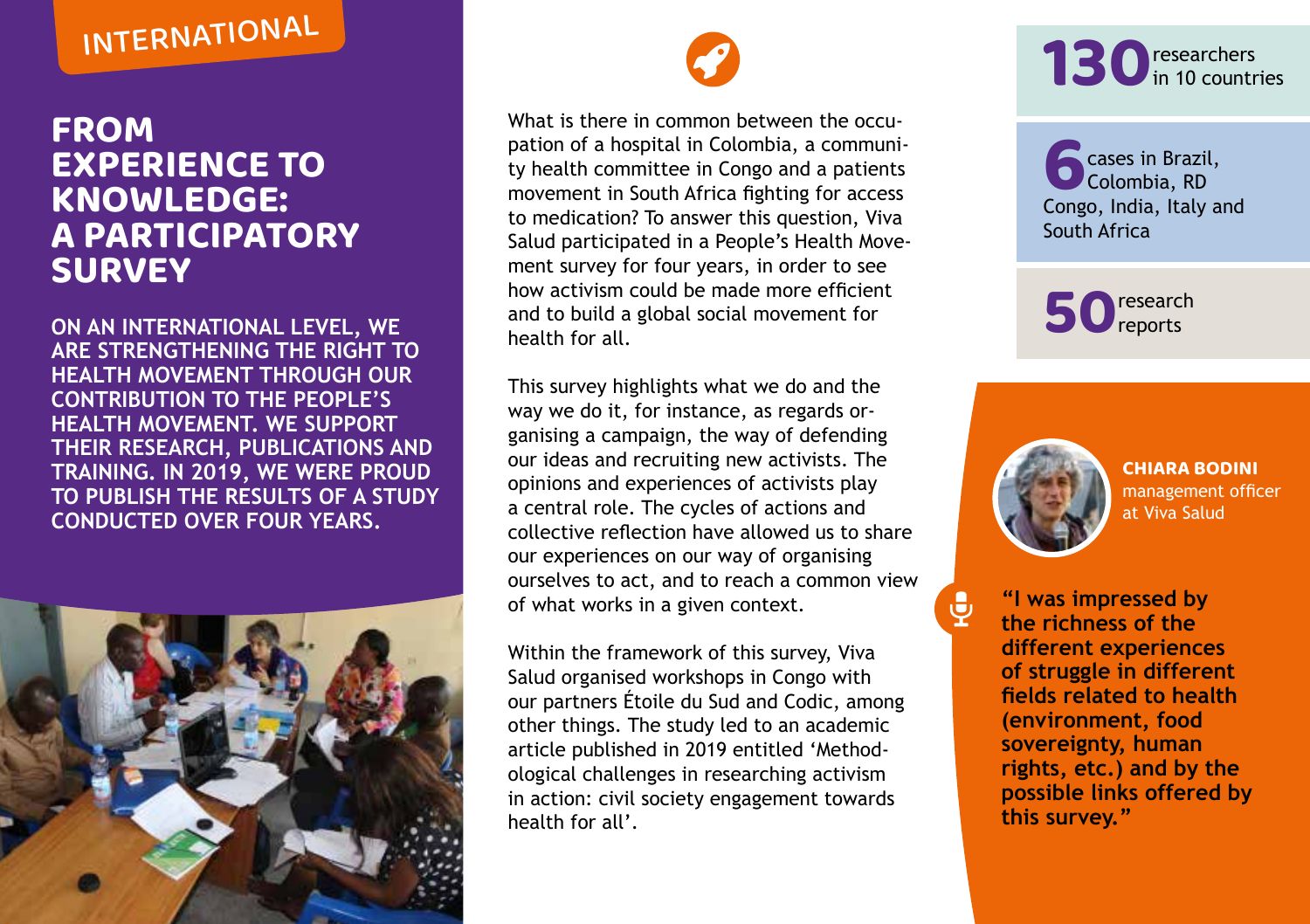### FINANCIAL REPORT

|                                          | 2018      | 2019      |     |  |
|------------------------------------------|-----------|-----------|-----|--|
| <b>EXPENSES</b>                          | 2.147.231 | 1.699.147 |     |  |
| <b>SOUTH PROGRAMMES</b>                  | 1.321.720 | 865.150   | 51% |  |
| Partnerships                             |           |           |     |  |
| - partnerships Congo                     | 139.114   | 118.518   |     |  |
| - partnerships Philippines               | 221.577   | 225.750   |     |  |
| - partnerships Palestine                 | 178.654   | 171.091   |     |  |
| - partnership Cuba                       | 17.879    | 12.000    |     |  |
| - emergency aid                          | 16.098    | 5.000     |     |  |
| - small projects                         | 60.258    | 28.617    |     |  |
| - People's Health Movement               | 568.692   | 233.467   |     |  |
| personnel - expatriates and headquarters | 119.448   | 70.707    |     |  |
|                                          |           |           |     |  |
| <b>NORTH PROGRAMME</b>                   | 395.295   | 391.217   | 23% |  |
| operational expenses                     | 59.981    | 99.488    |     |  |
| personnel                                | 335.314   | 291.729   |     |  |
|                                          |           |           |     |  |
| <b>PROGRAMME MANAGEMENT</b>              | 158.322   | 173.123   | 10% |  |

operational expenses and the control of the distribution of the personnel and the control of the control of the method of the control of the control of the control of the control of the control of the control of the contro personnel 111.297

| <b>GENERAL MANAGEMENT</b>        | 156.360 | 151.645 | 9% |
|----------------------------------|---------|---------|----|
| office rent and general expenses | 44.687  | 49.514  |    |
| communication                    | 19.368  | 23.604  |    |
| personnel (general operations)   | 92.305  | 78.527  |    |
|                                  |         |         |    |

| <b>FUNDRAISING</b>   | 57.953 | 54,430    | 3% |
|----------------------|--------|-----------|----|
| personnel            | 31.025 | 30.675    |    |
| operational expenses | 16.219 | 12.315    |    |
| purchases            | 10.709 | 11.440    |    |
|                      |        |           |    |
| <b>OTHER COSTS</b>   | 57.580 | 63.583    | 4% |
| provision            | 13.085 | $-10.766$ |    |

common programme 44.495 74.348

**In 2019, our turnover was approximately EUR 1.7 million.**

**In 2018, we organised a major assembly of the People's Health Movement. It was a unique activity, which explains the significant difference between the two years.**

> **We said goodbye to Hans, our local coordinator in the Philippines, who retired. Today, we only have one cooperative in Kinshasa.**

**In 2019, we conducted a mid-term assessment of our five-year programme. This explains the increase in management costs.**

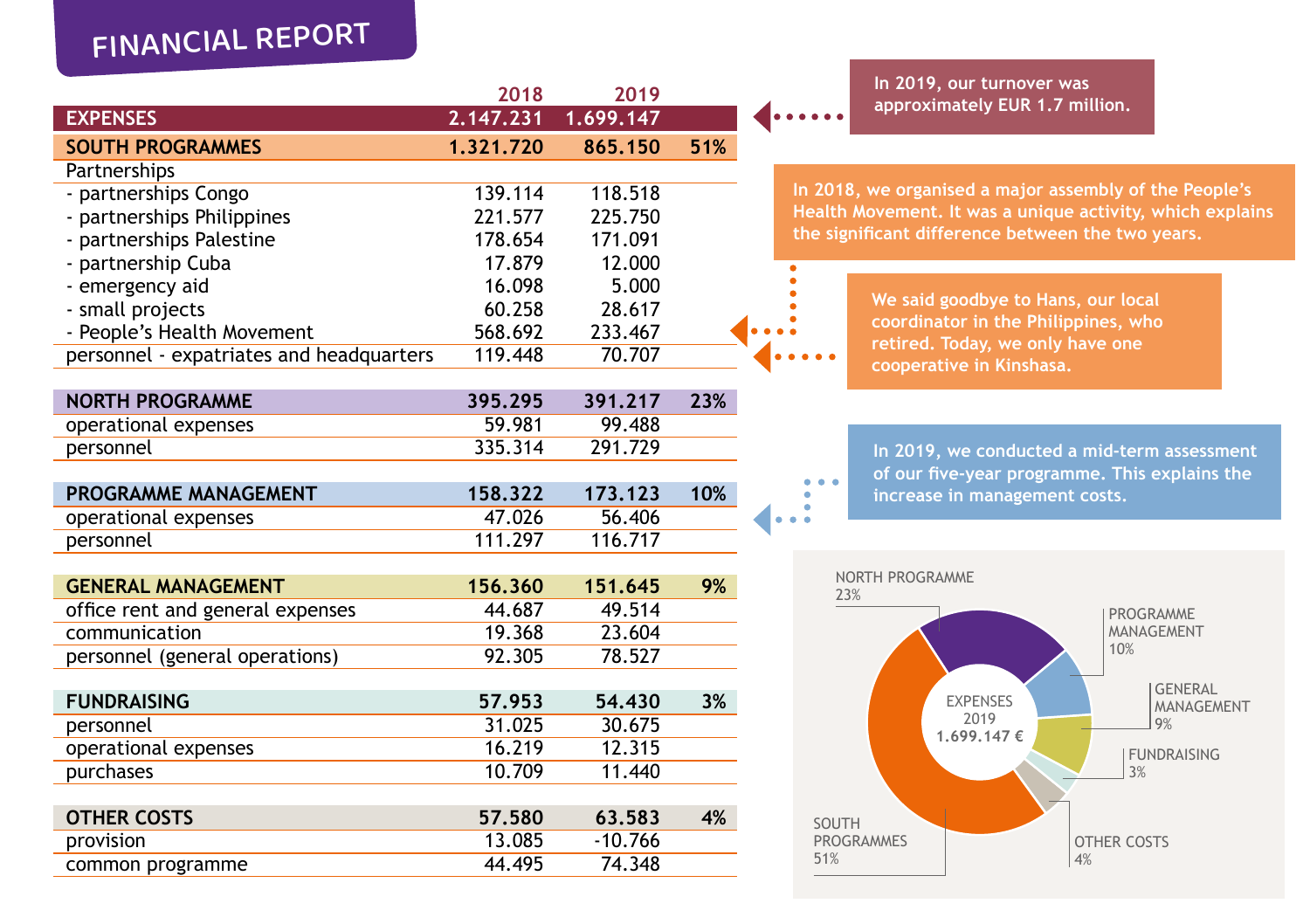## FINANCIAL REPORT

|                        | 2018      | 2019      |     |
|------------------------|-----------|-----------|-----|
| <b>REVENUES</b>        | 2.165.573 | 1.658.679 |     |
| <b>FUNDRAISING</b>     | 251.152   | 241.955   | 15% |
| donations and bequests | 228.630   | 211.291   |     |
| sales campaigns        | 22.522    | 25.765    |     |
| companies              |           | 4.899     |     |
|                        |           |           |     |

| <b>SUBSIDIES</b>                 | 1.209.917 | 999.457 | 60% |
|----------------------------------|-----------|---------|-----|
| subsidies federal government DGD | 961.104   | 884.783 |     |
| subsidies communities, provinces |           |         |     |
| and municipalities               | 47.099    | 57.436  |     |
| subsidies IDRC Canada            | 142.742   |         |     |
| subsidies for personnel          | 58.972    | 57.238  |     |

| <b>OTHER REVENUES</b>                               | 704.504 | 417.268 | 25% |
|-----------------------------------------------------|---------|---------|-----|
| contributions from other organisations              | 66.030  | 30.679  |     |
| contributions from 11.11.11                         | 72.945  | 65.035  |     |
| contributions from CNCD-11.11.11                    | 557     | 25.025  |     |
| contributions from PHM member organizations 186.772 |         | 163.933 |     |
| contributions from foundations                      | 316.022 | 69.354  |     |
| recovery of expenses                                | 10.023  | 3.928   |     |
| miscellaneous revenues (interest)                   | 7.661   | 4.915   |     |
| recovery of common programme costs                  | 44.495  | 54.399  |     |
|                                                     |         |         |     |

| <b>RESULT</b>                            | 18.341 | $-40.468$ |  |
|------------------------------------------|--------|-----------|--|
| addition or withdrawal from the reserves | 18.341 | -40.468   |  |

**We didn't manage to reach our fundraising objectives and experienced a slight drop in donations.**

 $\blacksquare$ 

 $\bullet$ 

1. . .

**Significant cuts were made to our subsidies.**

**We ended the year with a loss of EUR 40,000 owing to cuts to the governmental subsidies and we raised less funds than initially forecast. We have taken this amount out of our reserves so that we can continue to work on our programmes. The reduction in other revenues did not affect the result.**

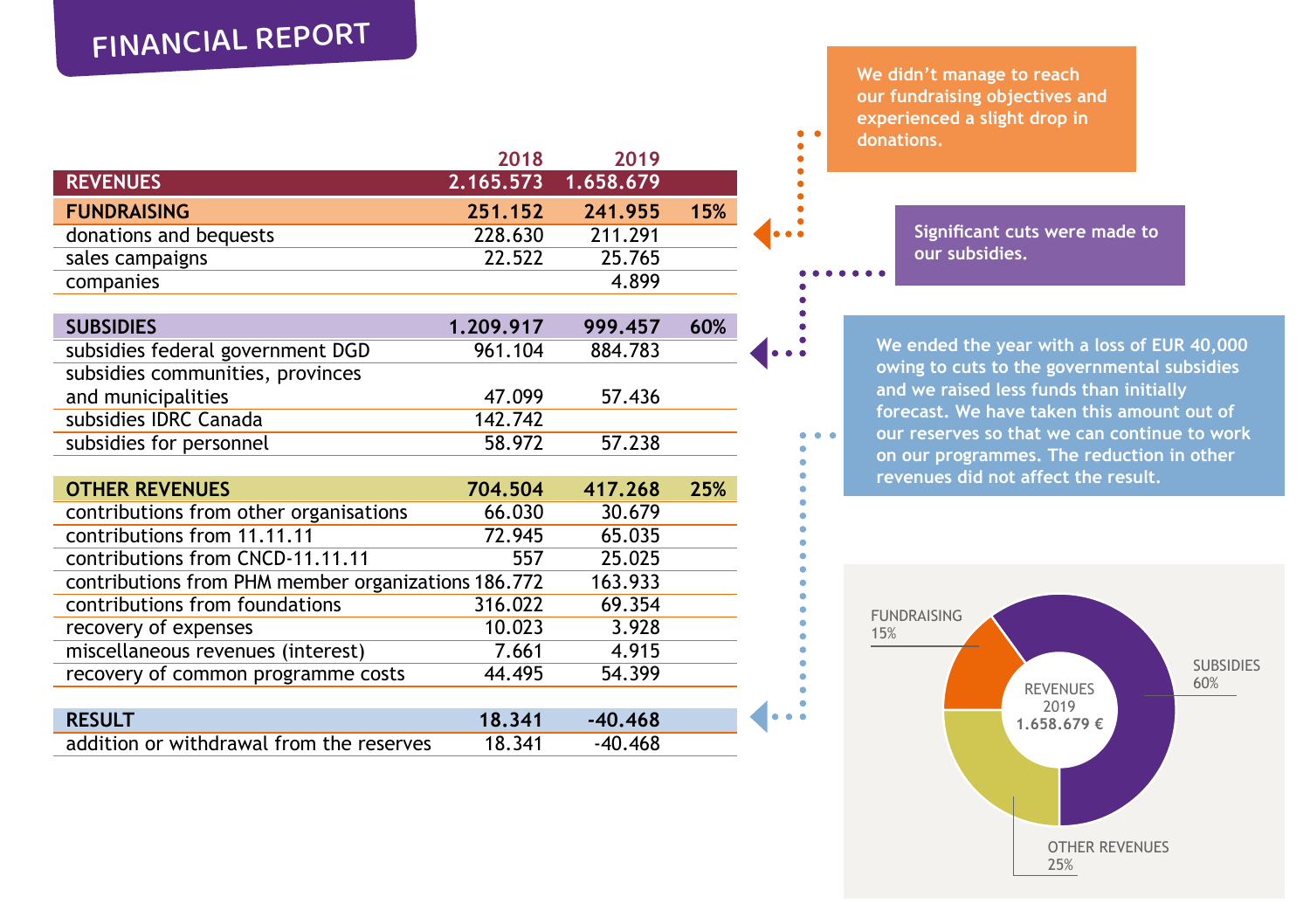Viva Salud is a member of:

- 11.11.11 (umbrella of the Flemish North-South movement)
- CNCD-11.11.11 (Centre national de coopération au développement)
- ACODEV (federation of development cooperation NGOs)
- ngo-federatie (Flemish federation of development cooperation NGOs)
- Association for Ethics in Fundraising
- Be-cause health (Belgian Platform for International Health)
- Platform for Action on Health and Solidarity
- Geneva Global Health Hub (G2H2)
- Climate Coalition
- People's Health Movement
- 'Stop the Killings' platform

Thank you to our donors, volunteers and sympathisers.

Besides our donors, volunteers and sympathisers, we would also like to thank the authorities, federations and organisations who co-funded our action in 2019:

- Directorate-General for Development Cooperation, FPS Foreign Affairs, Foreign Trade and Development Cooperation
- 11.11.11 (umbrella of the Flemish North-South movement)
- CNCD-11.11.11 (Centre national de coopération au développement)
- Wallonie-Bruxelles International
- Towns and municipalities: Antwerp, Aalst, Genk, Lille, Lommel, Menin
- Open Society Foundations



Viva Salud abides by the Code of Ethics of the Association for Ethics in Fundraising. You have the right to information. This means that donors, volunteers and members of staff are informed at least once a year about the use of the funds raised.